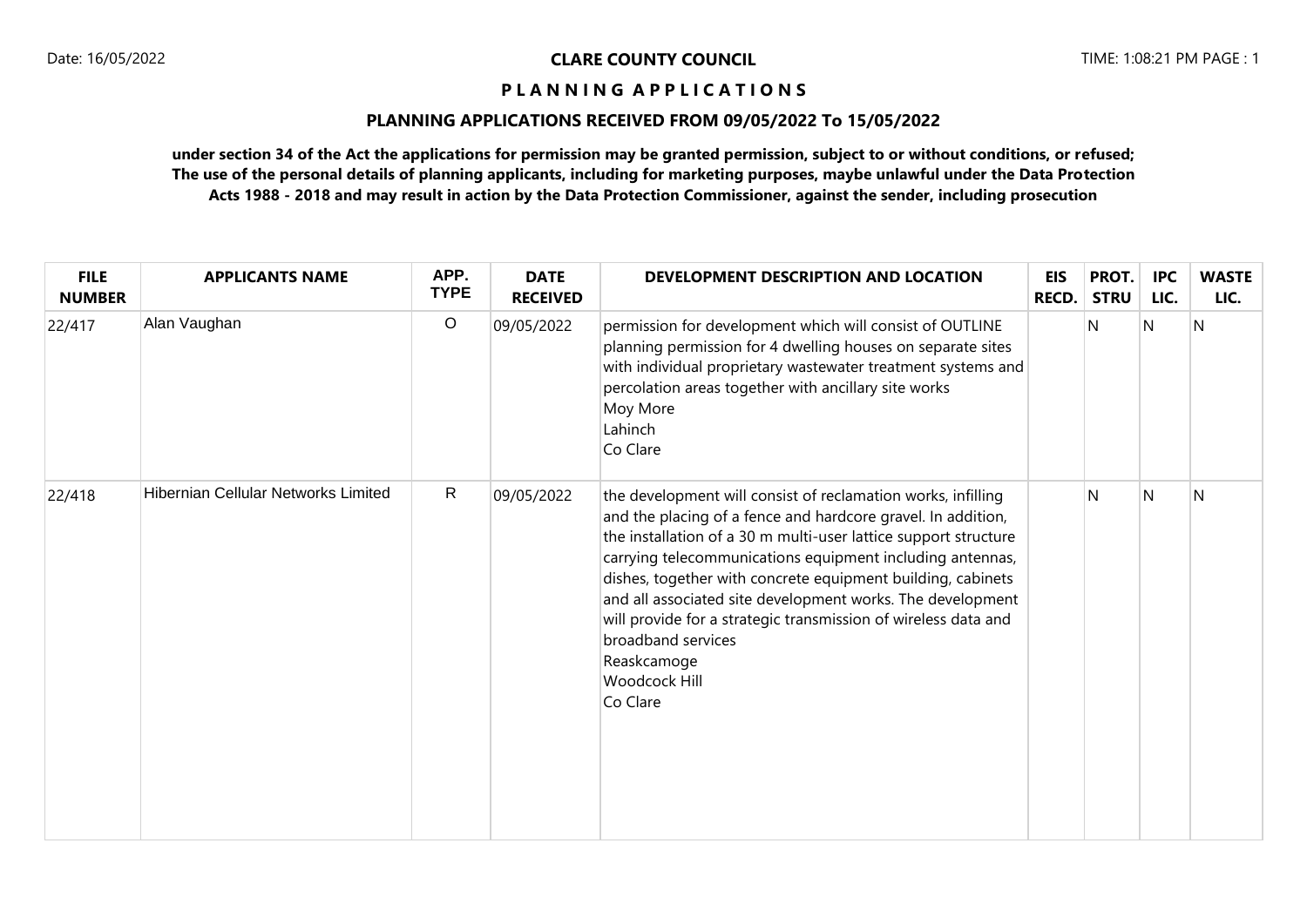## **PLANNING APPLICATIONS RECEIVED FROM 09/05/2022 To 15/05/2022**

| 22/419 | Corofin Field & Hall Ltd  | $\mathsf{P}$ | 09/05/2022 | for the addition of new signage to the exterior of the existing<br>parish hall and all ancillary site works<br>St Patrick's Hall<br>Kilvoydan<br>Corofin<br>Co Clare                                                                                                                                                                             | N | N | N |
|--------|---------------------------|--------------|------------|--------------------------------------------------------------------------------------------------------------------------------------------------------------------------------------------------------------------------------------------------------------------------------------------------------------------------------------------------|---|---|---|
| 22/420 | Cignal Infrastructure Ltd | P            | 10/05/2022 | to construct a lattice type 36 metre multi-user<br>telecommunications support structure, carrying antenna and<br>dishes enclosed within a 2.4 metre high palisade fenced<br>compound together with associated ground equipment<br>cabinets, associated site works and access track<br>Coillte Ballydonohoe<br>Rooska<br>Lisdoonvarna<br>Co Clare | N | N | N |
| 22/421 | Gojko Torbica             | P            | 10/05/2022 | to construct a dwelling house, garage, wastewater treatment<br>system and soil polishing filter together with all site<br>development works and services<br>Effernan<br>Kildysart<br>Co Clare                                                                                                                                                    | N | N | N |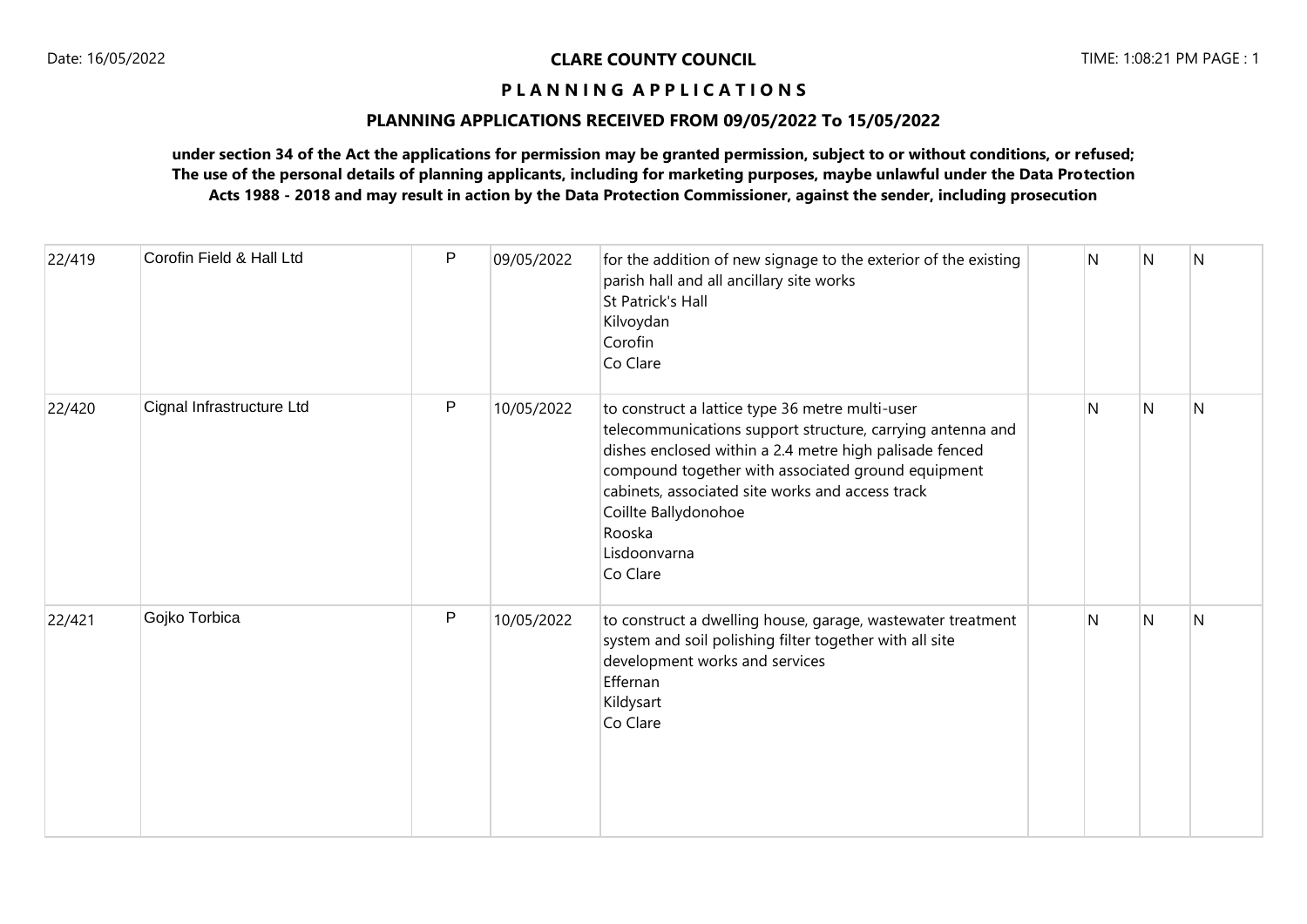# **PLANNING APPLICATIONS RECEIVED FROM 09/05/2022 To 15/05/2022**

| 22/422 | <b>SPL Property Ltd</b> | P            | 10/05/2022 | to construct 7 No. detached 4 bedroom dwellinghouses with Y<br>detached sheds together with all associated site<br>development works, wastewater pre-treatment and<br>connections to public services. A Natura Impact Statement<br>(NIS) has been prepared and accompanies this application<br><b>School Road</b><br>Attycristora<br>Lahinch<br>Co Clare | N            | N | N |
|--------|-------------------------|--------------|------------|----------------------------------------------------------------------------------------------------------------------------------------------------------------------------------------------------------------------------------------------------------------------------------------------------------------------------------------------------------|--------------|---|---|
| 22/423 | <b>Edward Frost</b>     | P            | 10/05/2022 | to construct a dwelling, site entrance and boundary wall,<br>install on-site effluent treatment system including all<br>associated site development works<br>Coolisteige<br>Clonlara<br>Co Clare                                                                                                                                                         | $\mathsf{N}$ | N | N |
| 22/424 | P Sexton                | $\mathsf{R}$ | 11/05/2022 | to RETAIN existing dwelling house, Ref No P98/1246<br>Cloghaundine<br>Liscannor<br>Co Clare                                                                                                                                                                                                                                                              | N            | N | N |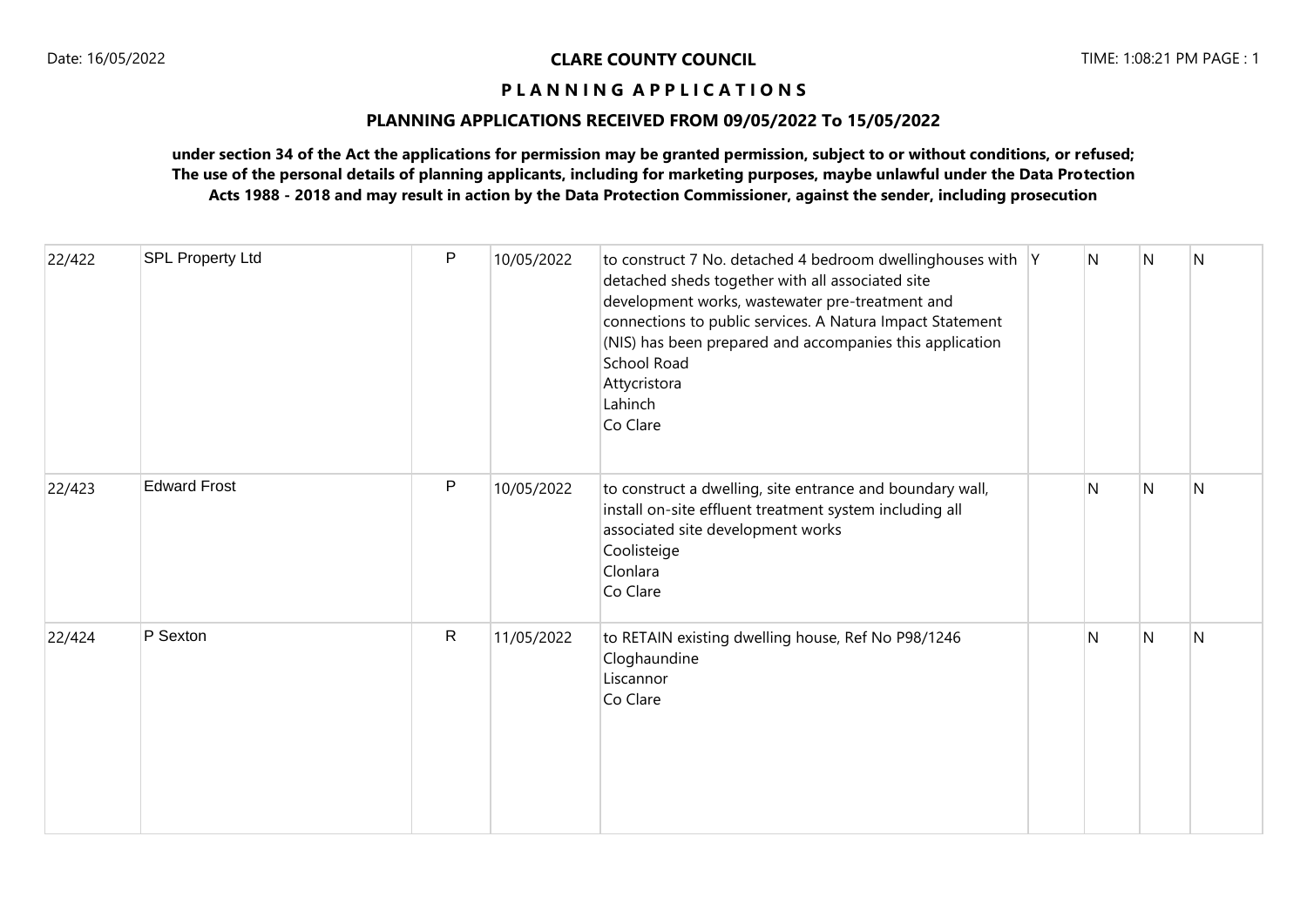# **PLANNING APPLICATIONS RECEIVED FROM 09/05/2022 To 15/05/2022**

| 22/425 | Robert & Cristina Haugh        | $\mathsf{R}$ | 11/05/2022 | the development consists of permission for RETENTION of 1)<br>a single storey masonry constructed dwelling as laid out from<br>previously planning application ref. no. 99/187 including<br>alterations to external elevations, 2) existing entrance walls<br>and piers and 3) a single storey masonry constructed,<br>detached garage with a mono-pitch roof to the rear of the<br>property<br>Drummina<br>Dysart<br>Co Clare V95 KV44 | N | N | N |
|--------|--------------------------------|--------------|------------|-----------------------------------------------------------------------------------------------------------------------------------------------------------------------------------------------------------------------------------------------------------------------------------------------------------------------------------------------------------------------------------------------------------------------------------------|---|---|---|
| 22/426 | Dervala Lillis & Jeff McDonald | P            | 11/05/2022 | to construct a dwellinghouse, vehicular entrance, driveway,<br>wastewater treatment system private well connection to<br>services, and ancillary site works<br>Kilmacduane East<br>Cooraclare<br>Co Clare                                                                                                                                                                                                                               | N | N | N |
| 22/427 | Finbar & Patricia O'Grady      | P            | 11/05/2022 | to carry out alterations and to extend and refurbish an<br>existing dwelling along with all associated works<br>Knockliscrane<br>Miltown Malbay<br>Co Clare                                                                                                                                                                                                                                                                             | N | N | N |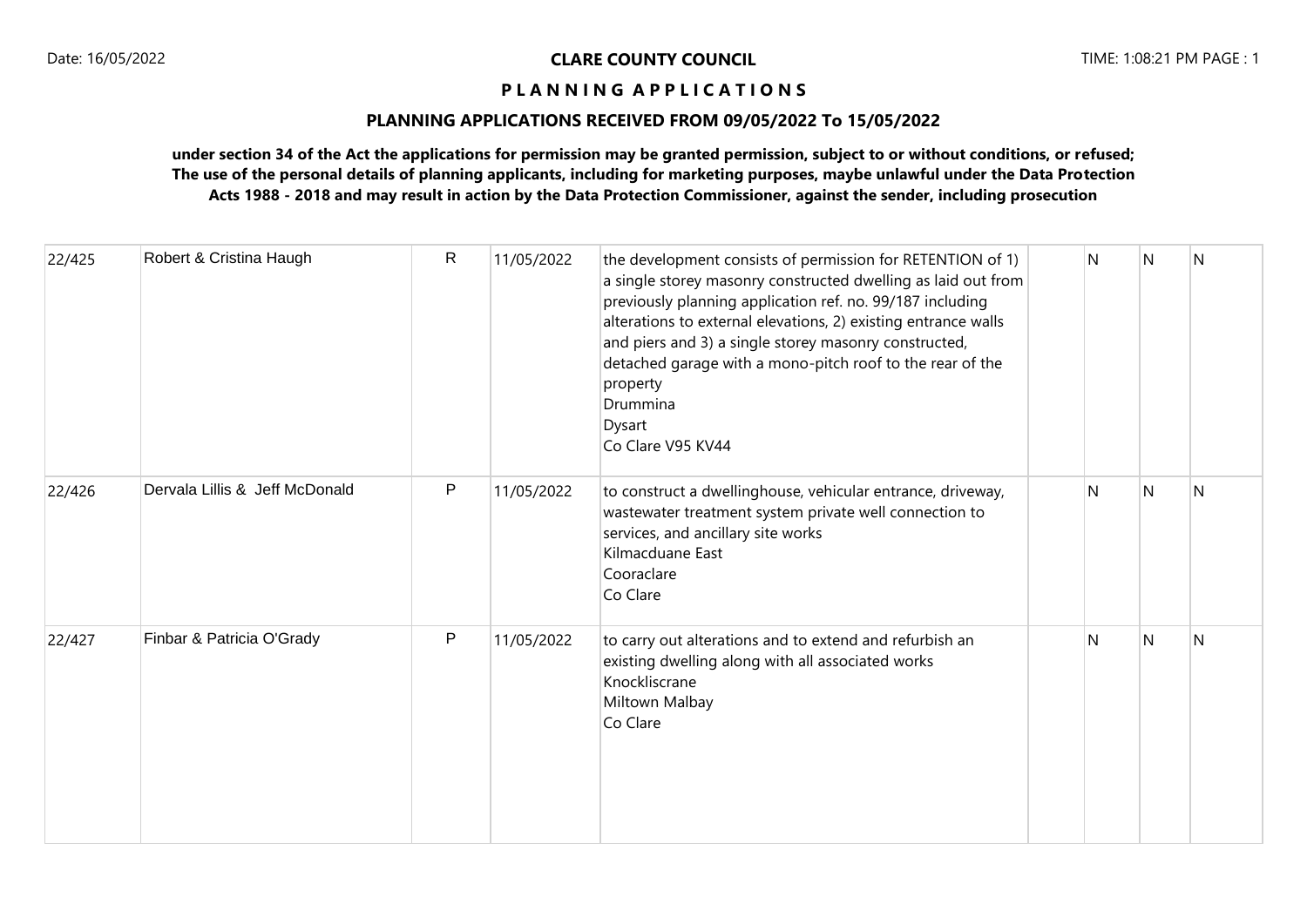# **PLANNING APPLICATIONS RECEIVED FROM 09/05/2022 To 15/05/2022**

| 22/428 | Paddy Keane & Louise Neylon              | P | 11/05/2022 | to construct a dwelling house, garage, access road linking to<br>an existing private entrance onto the public road, new<br>sewerage treatment system and percolation area along with<br>all other necessary ancillary works<br><b>Ballynote West</b><br>Kilrush<br>Co Clare                                                                                                                                                                                                                                                                                                                                                                                                                                                                                                                                                                                                                                                                                                                                                                                                                                                                                                                                                                                                                                                                                                                               | N | N            | N |
|--------|------------------------------------------|---|------------|-----------------------------------------------------------------------------------------------------------------------------------------------------------------------------------------------------------------------------------------------------------------------------------------------------------------------------------------------------------------------------------------------------------------------------------------------------------------------------------------------------------------------------------------------------------------------------------------------------------------------------------------------------------------------------------------------------------------------------------------------------------------------------------------------------------------------------------------------------------------------------------------------------------------------------------------------------------------------------------------------------------------------------------------------------------------------------------------------------------------------------------------------------------------------------------------------------------------------------------------------------------------------------------------------------------------------------------------------------------------------------------------------------------|---|--------------|---|
| 22/429 | <b>Bunratty Shopping Village Limited</b> | R | 11/05/2022 | for PERMISSION for development and RETENTION<br>permission for development at a 3.078 Ha site at Bunratty<br>Castle Hotel, Bunratty, Co Clare V95 DW9N (a Protected<br>Structure) The development consists of the RETENTION of<br>works which were undertaken to rationalise, upgrade and<br>repair (principally required as a result of fire damage) part of<br>the existing hotel which has resulted in an increase in Ground<br>Floor Area from c. 1,457 sq m to c1,681 sq m. The works<br>subject to RETENTION permission principally include: the<br>removal of selected internal and external walls, and external<br>structures (c. 120 sq m); the reconfiguration of selected<br>internal spaces; the construction of a single storey extension<br>which links to ta fire excape core to the rear of the hotel<br>(totalling c. 150 sq m); the infilling of an internal courtyard to<br>provide an internal extension (c. 56 sq m): the removal of 3<br>No. bedrooms, 2 No. offices and 2 No. stores at First Floor<br>Level to provide a double height space below (c. 162 sq m);<br>the removal of external fire escape stairs; the removal of<br>proprietary metal steps on roof; the removal of plant<br>including a water storage tank and enclosure and kitchen<br>extract plant on roof; the removal of part of flat roof and<br>associated roof lights and the provision of new flat roof; | ٧ | $\mathsf{N}$ | N |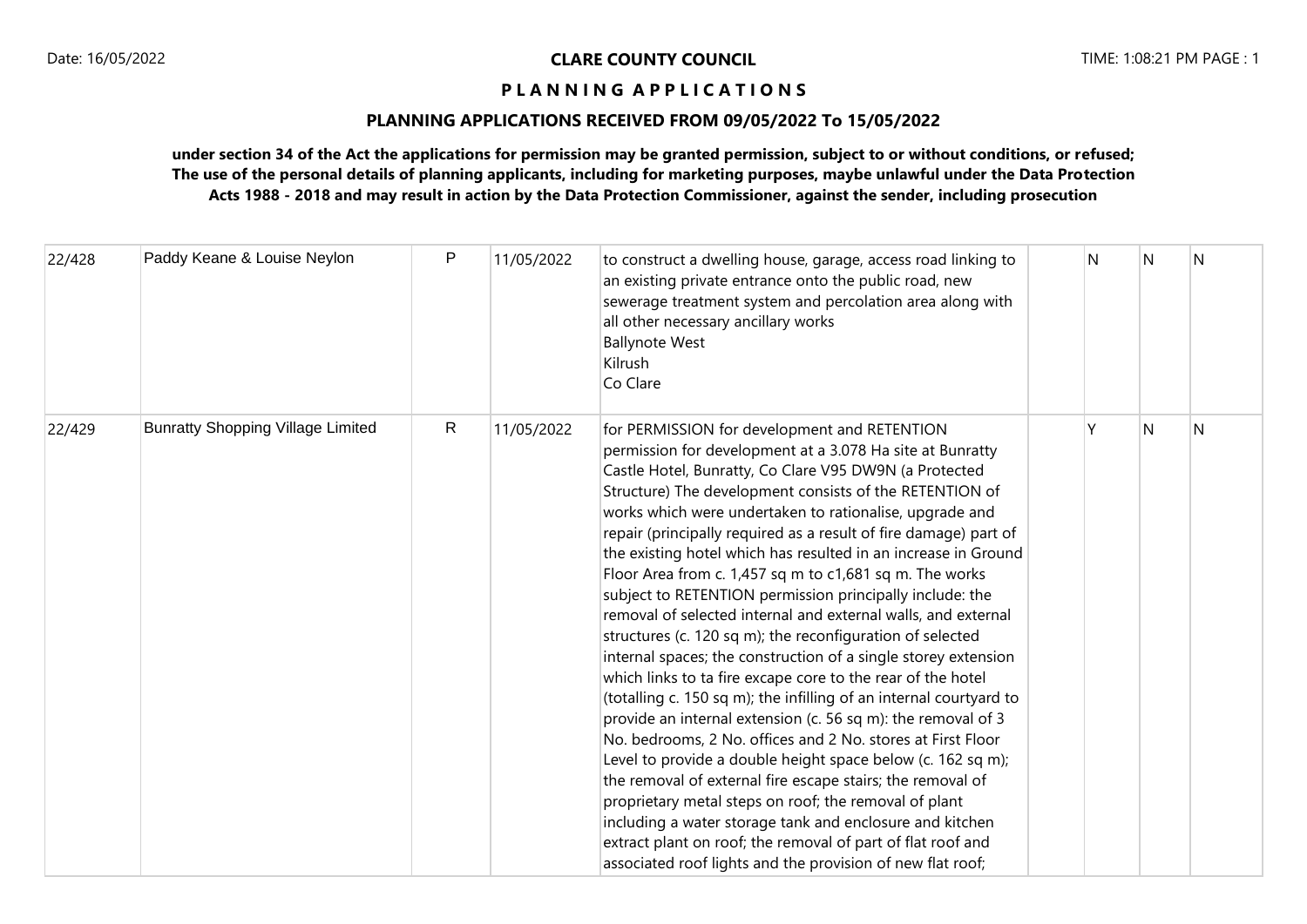# **PLANNING APPLICATIONS RECEIVED FROM 09/05/2022 To 15/05/2022**

|  | elevational changes; and landscaping. The development will<br>also consist of: the provision of a new extended(c. 10.5 sq m)<br>frontage to bar/bistro with full height doors/glazing panels<br>and an entrance lobby with retractable awning on the<br>southern elevation; the reconfiguration of selected internal<br>spaces; the insertion of new windows in lieu of selected<br>existing windows; the provision of part new flat roof; the<br>provision of rooflights; the provision of plant including a new<br>water storage tank and enclosure, and fire escape walkway<br>on roof; the reconfiguration of the existing car parking<br>resulting in an increase in the number of spaces from 140 No.<br>to 152 No.; the provision of bicycle parking spaces;<br>elevational changes; boundary treatments and landscaping;<br>and all associated site and development works above and<br>below ground<br><b>Bunratty Castle Hotel</b><br>Bunratty<br>Co Clare V95 DW9N |  |
|--|------------------------------------------------------------------------------------------------------------------------------------------------------------------------------------------------------------------------------------------------------------------------------------------------------------------------------------------------------------------------------------------------------------------------------------------------------------------------------------------------------------------------------------------------------------------------------------------------------------------------------------------------------------------------------------------------------------------------------------------------------------------------------------------------------------------------------------------------------------------------------------------------------------------------------------------------------------------------------|--|
|--|------------------------------------------------------------------------------------------------------------------------------------------------------------------------------------------------------------------------------------------------------------------------------------------------------------------------------------------------------------------------------------------------------------------------------------------------------------------------------------------------------------------------------------------------------------------------------------------------------------------------------------------------------------------------------------------------------------------------------------------------------------------------------------------------------------------------------------------------------------------------------------------------------------------------------------------------------------------------------|--|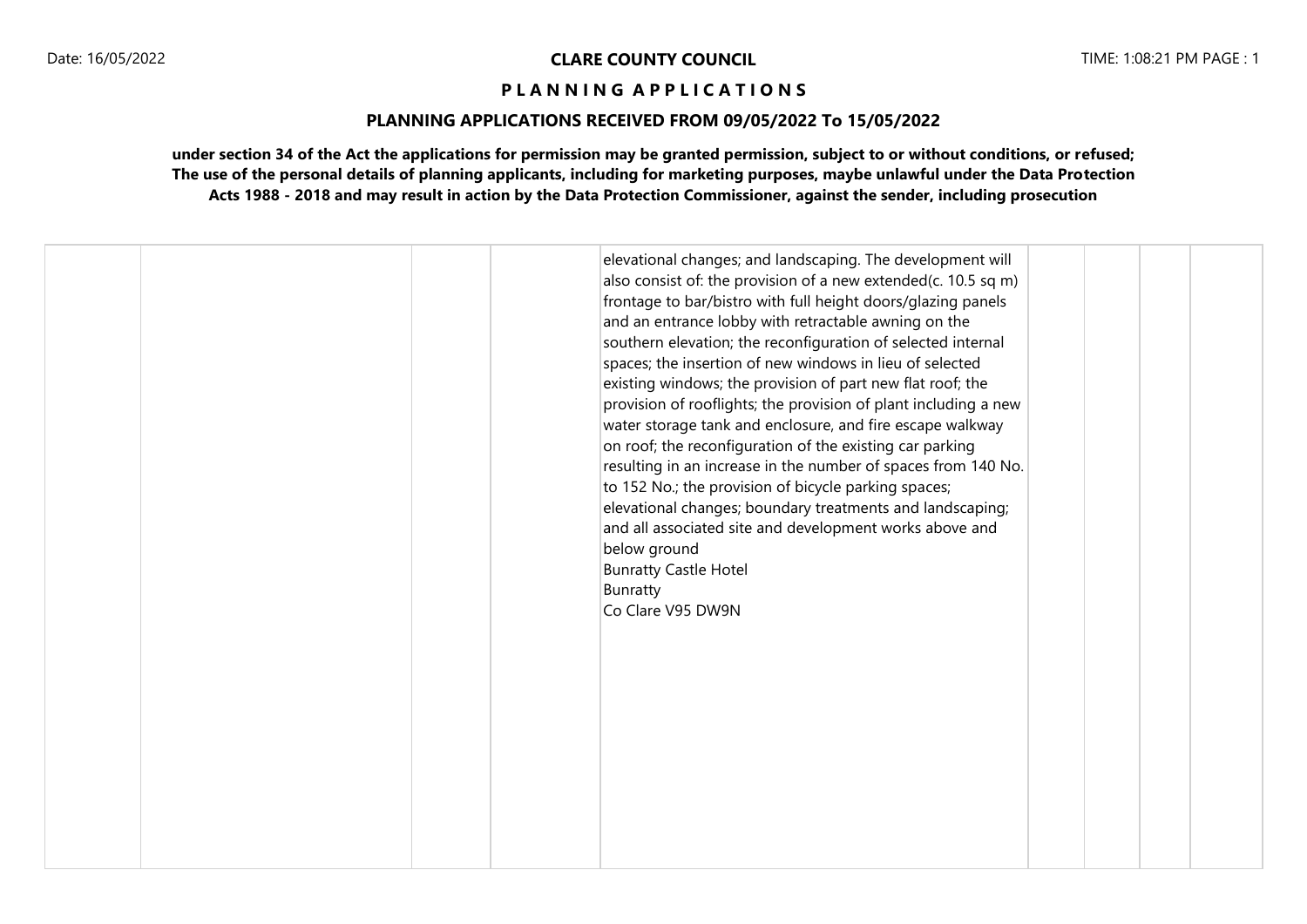# **PLANNING APPLICATIONS RECEIVED FROM 09/05/2022 To 15/05/2022**

| 22/430 | <b>Bunratty Shopping Village Limited</b> | P | 11/05/2022 | PERMISSION for development and RETENTION permission<br>for development at a 0.153 Ha site at Bunratty Castle Hotel,<br>Bunratty, Co Clare V95 DW9N (a Protected Structure). The<br>development will consist of: the construction of a single<br>storey extension (150 sq m) to the front (south) of the<br>existing function room to be used as a pre-function room;<br>the provision of an external terrace principally to the south<br>and east of the pre-function room; the provision of an<br>extension to the existing raised terrace to the front (south) of<br>the bar/bistro; elevational changes to the existing function<br>room; plant; hard and soft landscaping; boundary treatments;<br>signage; and all associated site and development works<br>above and below ground. The development subject to<br>RETENTION permission consists of: the removal of 5 No. car<br>parking spaces; and the provision of a retaining wall which<br>will form the boundary of the external terrace to the pre-<br>function room.<br><b>Bunratty Castle Hotel</b><br>Bunratty<br>Co Clare V95 DW9N |  | N | N | N |
|--------|------------------------------------------|---|------------|---------------------------------------------------------------------------------------------------------------------------------------------------------------------------------------------------------------------------------------------------------------------------------------------------------------------------------------------------------------------------------------------------------------------------------------------------------------------------------------------------------------------------------------------------------------------------------------------------------------------------------------------------------------------------------------------------------------------------------------------------------------------------------------------------------------------------------------------------------------------------------------------------------------------------------------------------------------------------------------------------------------------------------------------------------------------------------------------------|--|---|---|---|
|--------|------------------------------------------|---|------------|---------------------------------------------------------------------------------------------------------------------------------------------------------------------------------------------------------------------------------------------------------------------------------------------------------------------------------------------------------------------------------------------------------------------------------------------------------------------------------------------------------------------------------------------------------------------------------------------------------------------------------------------------------------------------------------------------------------------------------------------------------------------------------------------------------------------------------------------------------------------------------------------------------------------------------------------------------------------------------------------------------------------------------------------------------------------------------------------------|--|---|---|---|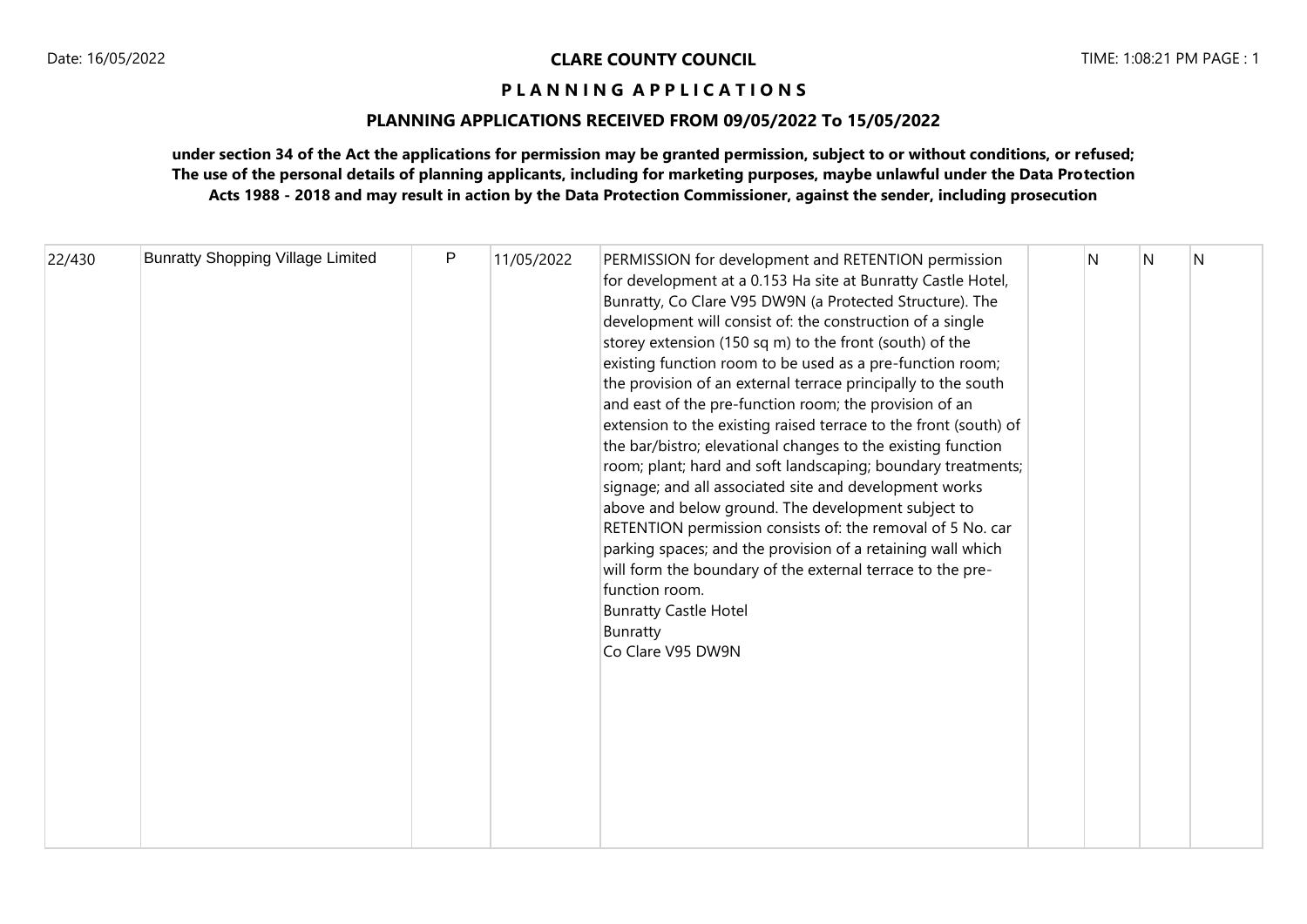# **PLANNING APPLICATIONS RECEIVED FROM 09/05/2022 To 15/05/2022**

| 22/431 | <b>Brothers of Charity Services Clare</b><br>Limited | $\mathsf{P}$ | 12/05/2022 | the development will consist of demolition of 2 no semi<br>detached single storey dwellings, change of use from<br>residential to construction of new 2 storey community facility<br>providing offices/admin/drop in service, social space,<br>training, off street and on street parking, alterations to<br>existing entrances, boundary walls and all ancillary works<br>Abbey Street and Marian Place<br>Killaloe<br>Co Clare | N  | N            | N |
|--------|------------------------------------------------------|--------------|------------|----------------------------------------------------------------------------------------------------------------------------------------------------------------------------------------------------------------------------------------------------------------------------------------------------------------------------------------------------------------------------------------------------------------------------------|----|--------------|---|
| 22/432 | Gerard & Gemma King                                  | P            | 12/05/2022 | for the demolition of the existing barn structure and the<br>construction of a replacement barn-like structure, the<br>consolidation of two site entrances to one single site<br>entrance and associated site works<br>Derreen<br>Liscannor<br>Co Clare                                                                                                                                                                          | N. | $\mathsf{N}$ | N |
| 22/433 | <b>Jason Sexton</b>                                  | P            | 12/05/2022 | to (a) Renovate and extend existing substandard cottage, (b)<br>construct new entrance with public road (c) widen an realign<br>access roadway (d) install wastewater treatment system with<br>soil polishing filter (e) Install bored well together with all<br>associated site development works and services<br>Tullygarvan West<br>Lahinch<br>Co Clare                                                                       | N  | N            | N |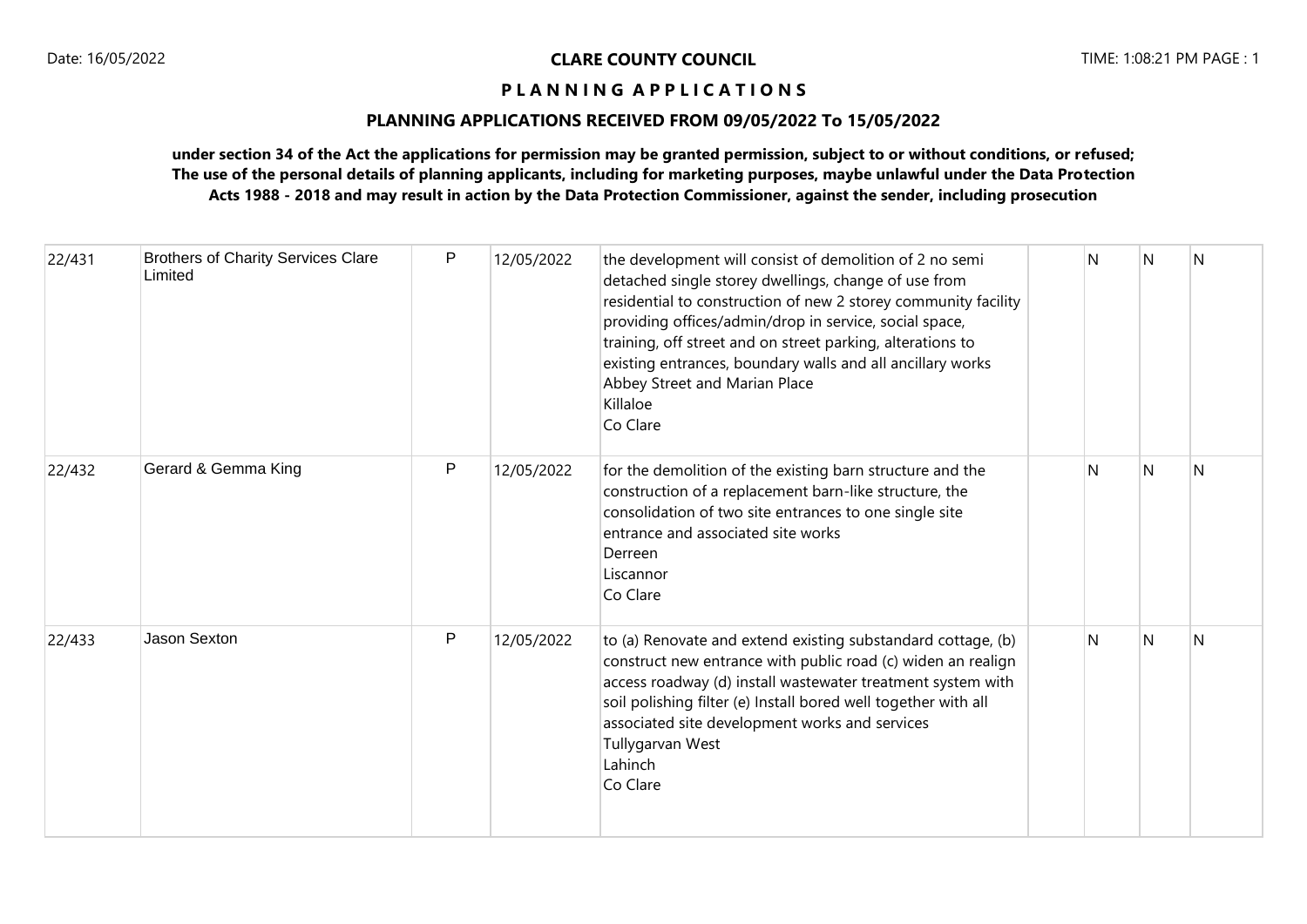# **PLANNING APPLICATIONS RECEIVED FROM 09/05/2022 To 15/05/2022**

| 22/434 | Brian Clune & Laura Dolan | P            | 13/05/2022 | to construct a dwelling house and garage, with effluent<br>treatment system, new entrance from public road, and all<br>associated site works<br>Newgrove<br>Tulla<br>Co Clare                         | N | N              | $\overline{N}$ |
|--------|---------------------------|--------------|------------|-------------------------------------------------------------------------------------------------------------------------------------------------------------------------------------------------------|---|----------------|----------------|
| 22/435 | Danny O'Brien             | $\mathsf{R}$ | 13/05/2022 | to RETAIN as-constructed ground floor bay window and<br>PERMISSION for alterations to first floor windows on front<br>elevation<br>11 Sycamore Drive<br>Kilrush<br>Co Clare                           | N | $\overline{N}$ | N              |
| 22/436 | Declan & Theresa Lannon   | P            | 13/05/2022 | to construct a new dwelling house and a private garage, new<br>entrance and sewerage treatment facilities along with all<br>associated works<br>Carrowroe<br>Tulla<br>Co Clare                        | N | IN.            | N              |
| 22/437 | Sean Conway               | P            | 13/05/2022 | to construct a dormer dwelling house, detached domestic<br>garage, wastewater treatment system, polishing filter,<br>entrance and all ancillary site works<br>Clooney South<br>Ennistymon<br>Co Clare | N | N              | N              |